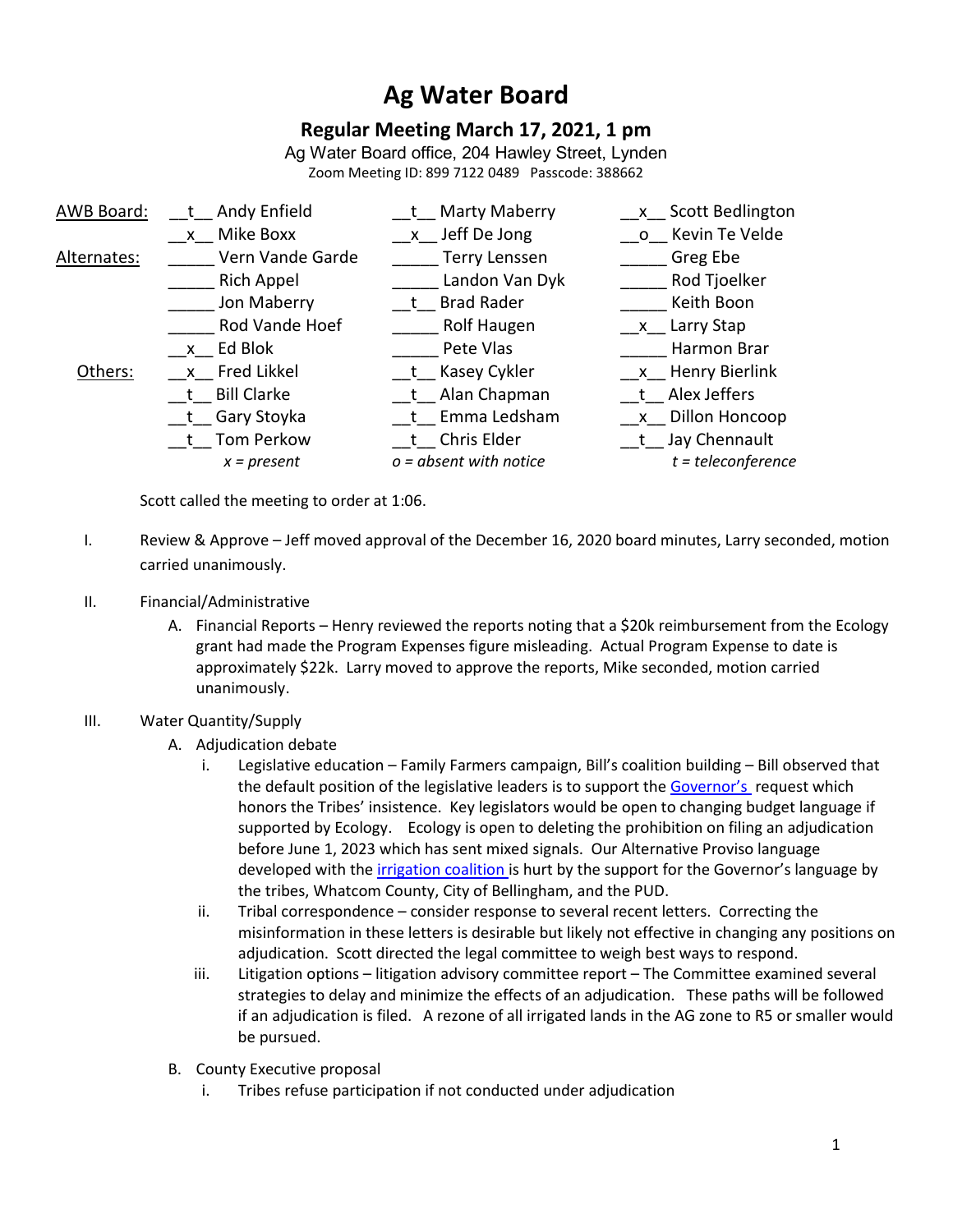- ii. State may provide some funding which may be used to fund bridge building work by Maia Bellon and Jay Manning.
- iii. Meanwhile, tribes are participating in Drainage Based Management which will likely evolve as the model for the collaborative process envisioned by the Executive.
- C. Regional Water Supply task force [Aspect Consulting's data collection report](https://spaces.hightail.com/receive/V5QAwbJNH7) is final. The next step is to evaluate management options in the three pilot areas – Drayton, Bertrand, and South Fork. This will provide the background information to inform Drainage Based Management.
- D. Launch of Drainage Based Management
	- i. \$100k provided by Puget Sound Partnership
	- ii. Outline developed by the County who is leading this effort. Henry indicated he felt they had outlined the process well and that this presents our best chance to demonstrate a better path to resolution of issues.
- E. WID projects with supply implications these and previous work on management tools indicate how we would be able to wisely manage natural resources should the funds and elimination of the hurdles in water law be provided:
	- i. S Lyn PUD pipeline, Lynden MAR, Bellingham Middle Fork
	- ii. Drayton Deep Aquifer, Water Bank, augmentation
	- iii. Bertrand surface to ground conversions
- IV. Water Quality/Drainage/Flood
	- A. Quality update Fred reiterated highlights of reports he had made to each of the WIDs. Generally good numbers recently after some high counts in early fall. Some elevated counts in both Portage and Drayton may necessitate expansion of the time and areas for closures. Fred noted that there was a growing consensus to move beyond just rigid closure dates and incorporate high risk events tied to rainfall and river flow.
	- B. DNA Project in process, delayed by COVID work in the lab.
	- C. Beaver trapping Sumas WID monitoring program a potential model for other beaver challenges areas to follow. SWID is contracting with Critter Control at \$500/mo. to develop a more strategic trapping program.
	- D. Update on Floodplains by Design discussions and potential projects overlap with DBM Fred observed that the lack of cooperation on water supply is stalling future work on flood management. Fred noted the Floodplains by Design group had helped to fund some educational videos developed by Family Farmers.

## V. Communication/Education

- A. Media Relations report Dillion contributed a report touching on:
	- As of March 16, 195 people have used the Phone2Action tool, for a total of over 19,600 messages sent to elected officials. Targets for that outreach include Executive Sidhu, the Senate Ways & Means and Ag, Water & Natural Resources Committees, the House Rural Development, Ag & Natural Resource, Capital Budget, and Appropriations Committees, and the  $40<sup>th</sup>$  and  $42<sup>nd</sup>$  District Senators and Representatives. We have heard through back channels that the County has taken notice of the number of messages that they have been receiving, and a few supporters who used the tool for both this and other campaigns have said that they heard back from officials (primarily conservatives) indicating that they intend to fully support farmers in this and other issues.